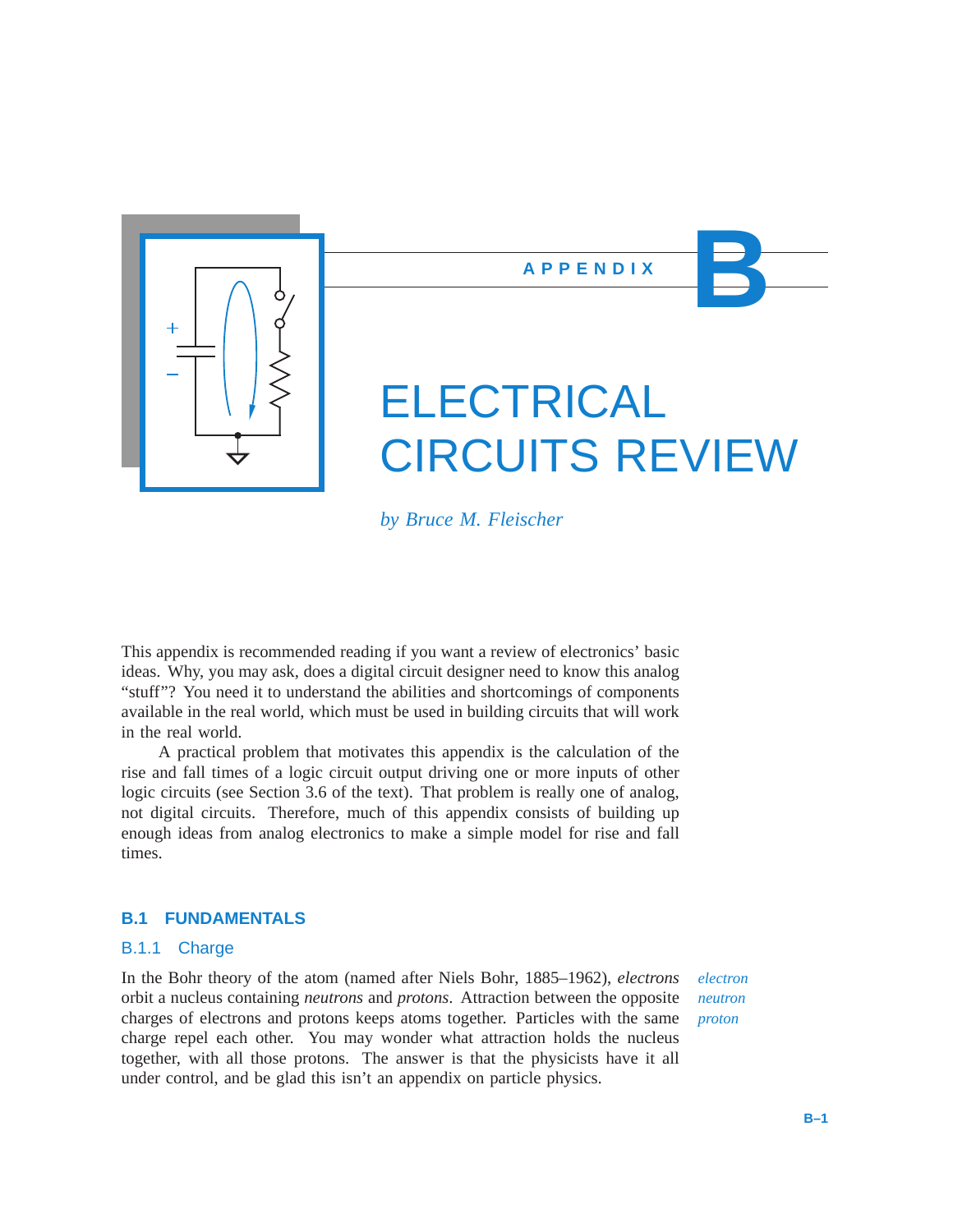### **B–2** ELECTRICAL CIRCUITS REVIEW **APP. B**

The nearly equal numbers of electrons and protons in most objects, such as a piece of fur, cancel out, so electrons in a neighboring object, such as an amber rod, usually don't feel any overall attraction for the fur. In some atoms, however, the electrons are not as tightly held as in others, and there are situations in which some electrons come loose.

For example, if we rub the amber rod on the fur, some of the electrons from the fur end up on the amber. The fur is missing some electrons, while the amber has extras. You can see the attraction of these charges for each other; the hairs in the fur are pulled towards the rod. If the two are brought close enough, some electrons in the rod will jump back to the fur, making a spark. The ancient Greeks didn't know about the Bohr model of the atom, but they were familiar with fur and amber (which is just petrified tree sap); in fact, our word "electron" comes from the Greek for amber.

*coulomb* Electric charge is measured in *coulombs*. An individual electron or proton has much much less than one coulomb of charge,  $-1.6\times10^{-19}$  coulomb on an electron,  $+1.6\times10^{-19}$  on a proton. The decision to call the electrons negative is simply a convention started by Benjamin Franklin (1706–1790). Nature says only that an electron's charge is the opposite of a proton's; there is nothing inherently negative about electrons, they could just as easily be called positive and protons negative.

# B.1.2 Voltage

*energy* The attraction of opposite charges means that *energy* is required to pull them apart, and that energy can be recovered when they come together again. In *potential energy* between, we say that the energy is kept as *potential energy*. When a system has *work* potential energy, it has the potential to do work. *Work* here just means a more visible form of energy, not necessarily something we want done.

> The most familiar form of potential energy is gravitational potential energy. Because of the gravitational attraction between the earth and the objects on it, lifting objects gives them potential energy. When an object is dropped, that potential energy is rapidly converted into kinetic energy, which is even more rapidly converted into other forms of energy when the object hits something (e.g., sound, heat, kinetic energy of broken pieces). The more mass something has and the higher we lift it, the more potential energy it has. Fans of David Letterman (1947– ) may remember just how much potential for mayhem a bowling ball has when lifted up six stories.

*voltage*, V In electricity, the quantity analogous to height is *voltage*, usually indicat*volt* (V) ed by the symbol *V*. Voltage is measured in *volts* (symbol: V), named after Alessandro Volta (1745–1827). (Notational example:  $V_{object} = 2.5$  V.) In digital *millivolt (mV)* circuits, we sometimes measure voltage in thousandths of a volt, or *millivolts (mV)*. Increasing the voltage of one coulomb of charge by one volt gives it one *joule (J) joule (J)* of electrical potential energy, named after James P. Joule (1818–1889).

> Because electrons have negative charge, we have to take electrons from a higher to a lower voltage to increase their potential energy. This is what happens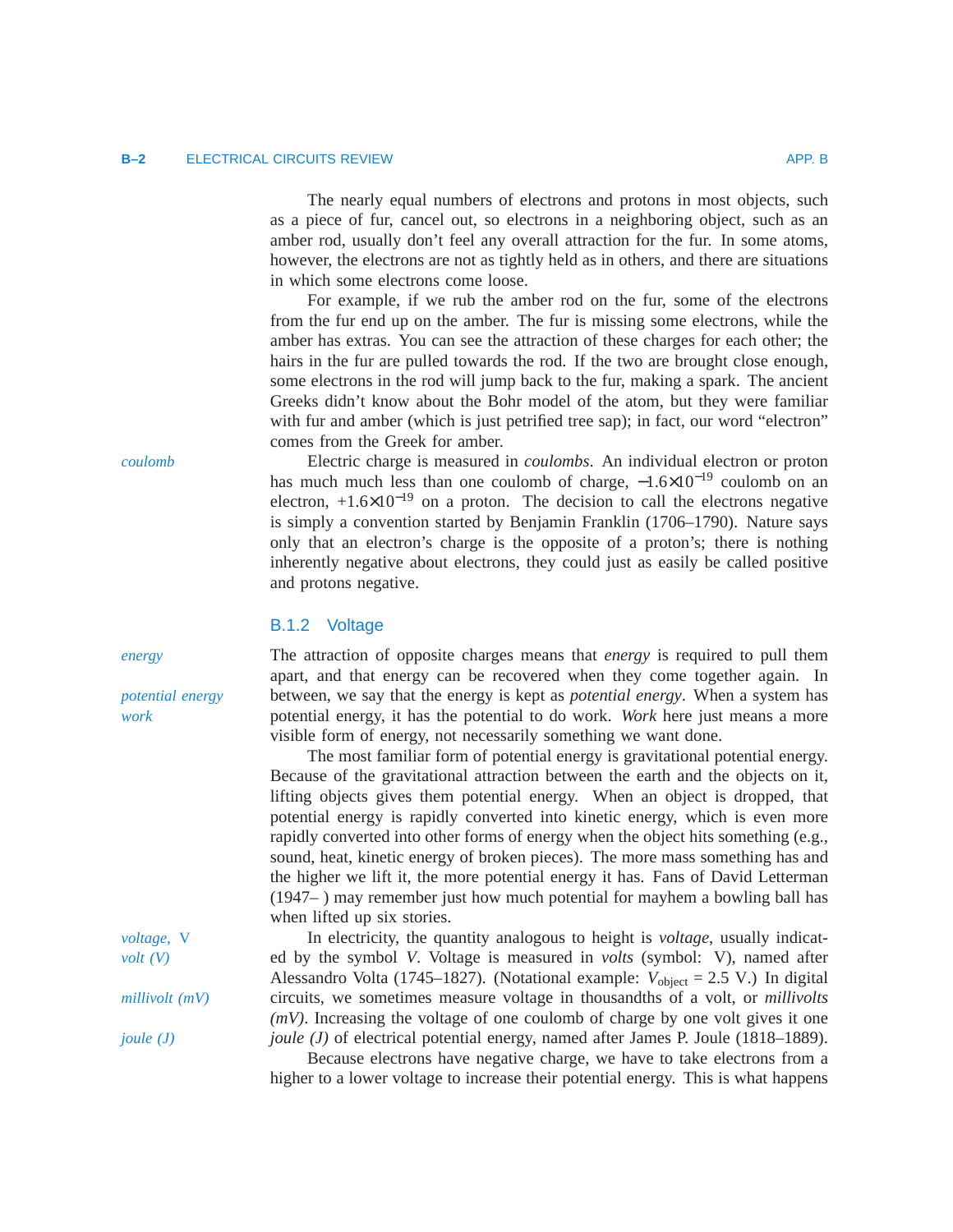#### SEC. B.1 FUNDAMENTALS **B–3**

in a battery: electrons go into the positive terminal and come out of the negative terminal with more potential energy, which is converted to other forms of energy as the electron travels "up" through the circuit. There is a special unit for the amount of energy one electron gets when its potential is reduced by one volt, an *electron-volt* (symbol: eV), which equals 1.6×10−<sup>19</sup> J. *electron-volt (eV)*

There are several lessons to remember about voltage and potential energy. One is that nearly all everyday systems have tremendous reservoirs of potential energy of various kinds, and any give and take of potential represents a minuscule fraction of a system's total potential energy.

As a simple example, shown in Figure B–1, get a fresh bowling ball and carry it up one story, giving it one bowling-ball-story (*bbs*) of gravitational *bbs* potential energy. Then drop it back to ground level to let loose that 1 bbs of energy. Does the bowling ball now have no potential energy? Certainly not—if you stand in a ditch under it, it clearly has lots of potential!



Stepping out of the way, let the ball drop into the ditch. Does it have −1 bbs of potential energy now? Clearly, some sort of convention needs to be set up here. We could try to find an absolute scale, say with 0 corresponding to ball at the center of the earth, but that would cause more problems than it would solve.

There are two workable conventions. The first is to consider potential energy as a purely relative term, and always speak of potential differences: the ball on the second floor has 1 bbs more potential than the one on the ground, and the one in the ditch is at −2 bbs relative to the second floor.

The second, shortcut convention uses the fact that many things sit at ground level. Thus, when we talk about the ball's potential at a given spot, we can imply the comparison, "relative to ground level." In this convention, "zero potential" just means that something is at ground level, not that it has absolutely no potential energy.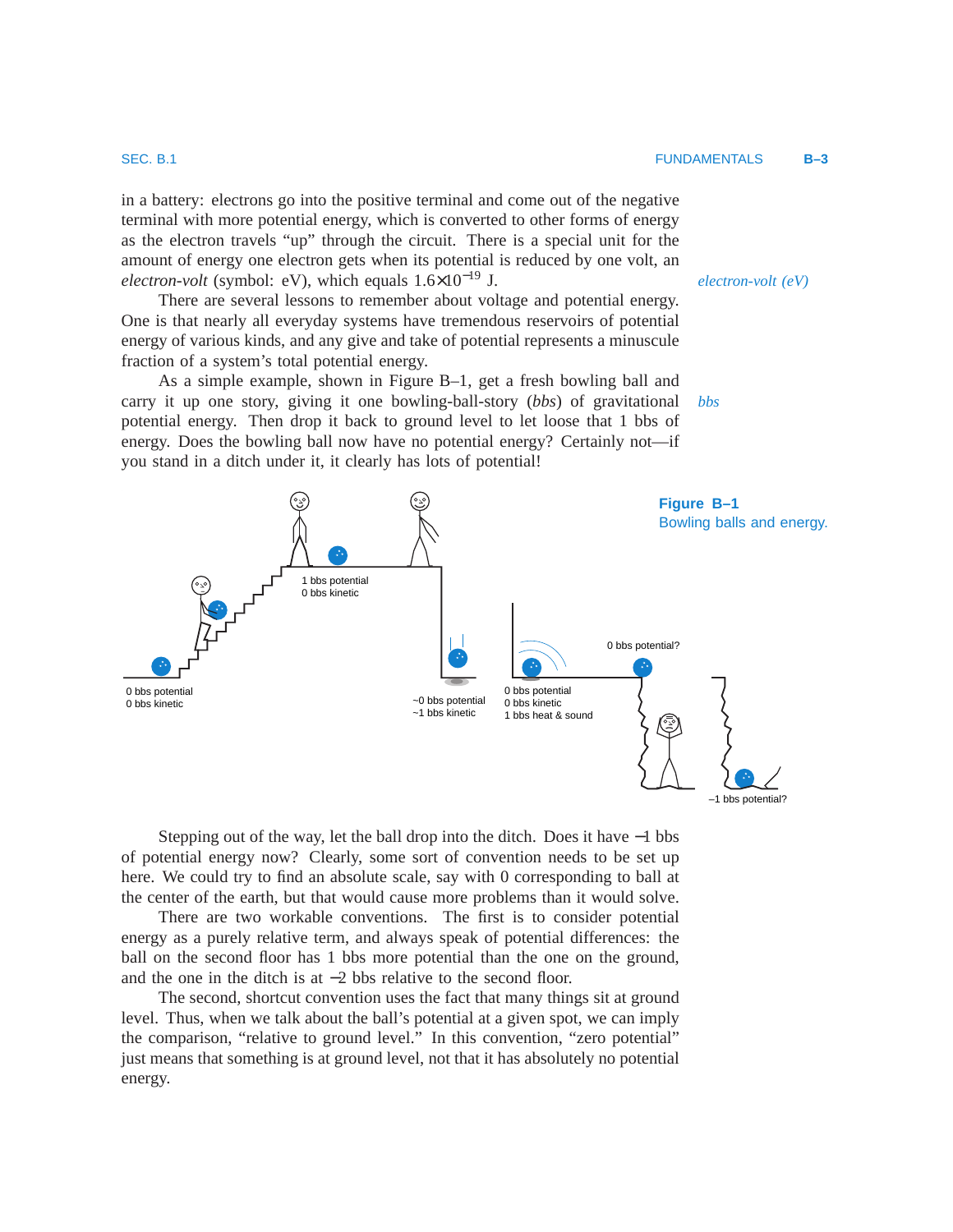#### **B–4** ELECTRICAL CIRCUITS REVIEW **APP. B**

In electrical terms, we can use the full form to describe the voltage difference, or voltage drop, between two points, or we can use the short form and talk about the voltage at a point. The short form always implies an unspoken comparison with a common reference point. In most circuits that common reference *ground* point is called *ground*, and may actually be connected to the ground through a water pipe, but it is not at zero volts in any absolute sense. (Strange problems, and sometimes fireworks, can result from connecting circuits whose "grounds" have a voltage difference between them.)

## B.1.3 Current

*current, I* Electrical *current* has the same relation to charge as a river's current does to water; it is the rate at which charge crosses a line cutting through part of the *ampere (A)* circuit. Current is usually indicated by the symbol *I* and is measured in *amperes*, *amp* or *amps* (symbol: A), named after A. M. Ampère (1775–1836). One ampere *second (s)* equals one coulomb per second (s). In digital circuits, we seldom have currents as high as one amp flowing into a single device. More often, we deal with *milliampere (mA)* currents of *milliamperes (mA)* and *microamperes (µA)*.

*microampere*  $(\mu A)$  Like the flow of water, current has a size and direction. Usually, we decide on a direction beforehand, and then call current flowing that way positive and the other way negative. The one tricky thing about electrical current is that in electronic circuits, the protons stay put and the (negatively charged) electrons move around. If  $6.25 \times 10^{18}$  electrons per second flow through a wire from left to right, we can call that current −1 A flowing to the right or 1 A flowing to the left.

As shown in Figure B–2, the convention is that a certain current flows in the direction in which positive charge would move to make that current, which is the opposite of the direction in which electrons actually flow. To explicitly indicate *positive current* the use of this convention, current is sometimes called *positive current*. If this seems confusing at first, blame it on Ben Franklin. We're all too committed to this system to flip things around, so you might as well get used to it.



## B.1.4 Circuits

The schematic diagrams that we use to represent circuits on paper are similar to figures studied in graph theory, a topic in abstract mathematics. We can use some ideas from graph theory to make formal rules about how circuits work. Fortunately, the abstract ideas we need can be directly related to physical circuits; there isn't any heavy math here.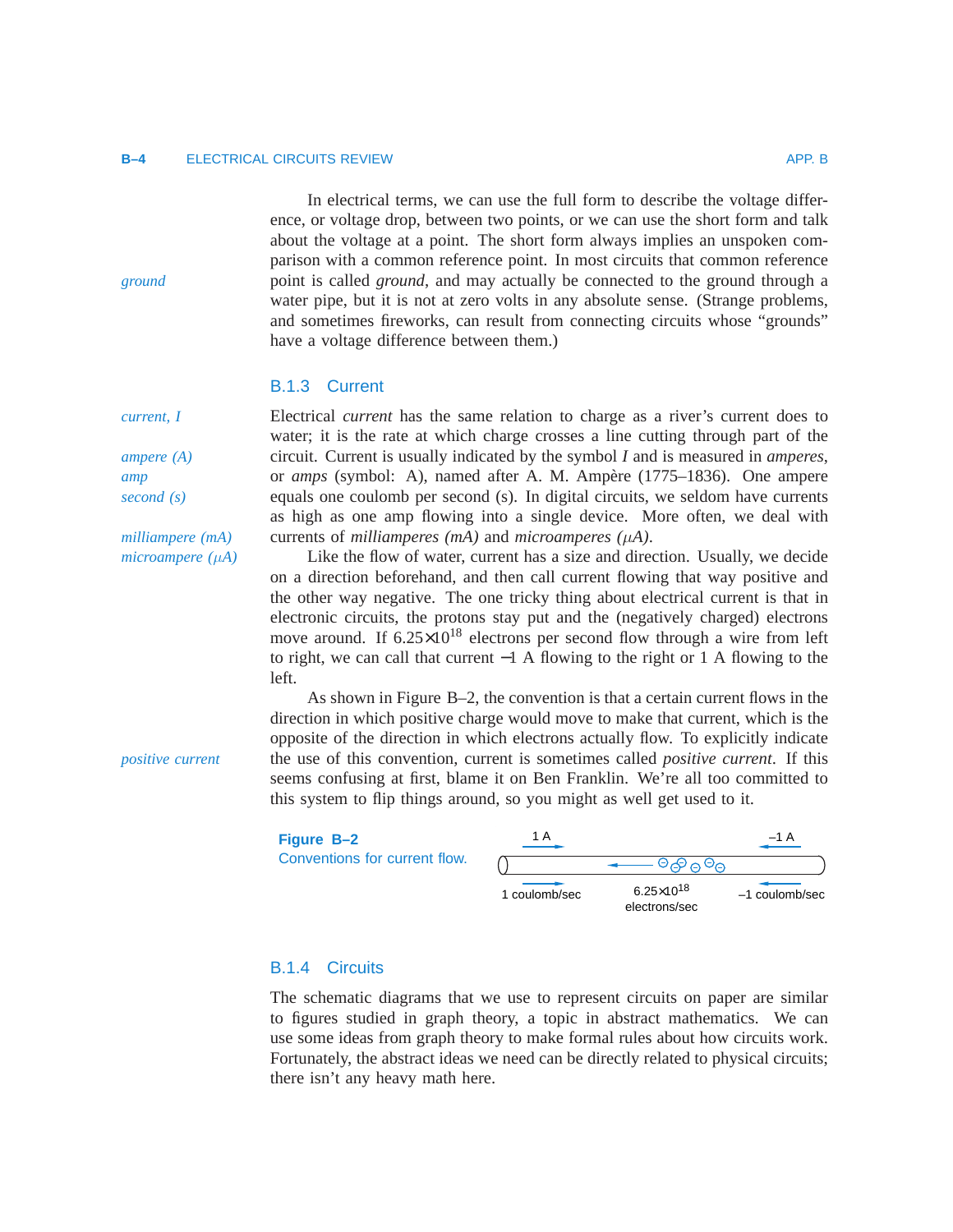

An example of a *graph* is shown in Figure B–3. It is made of points, called *graph nodes*, connected by lines, called *branches*. The only other abstract concept we *node* need is a *loop*, which is just a path starting at some node, passing through a *branch* sequence of nodes and branches, and returning to the starting node. A direction *loop* is associated with each branch in the loop when we specify the loop's direction.

The graph in Figure B–3 looks like a circuit diagram, albeit a boring one. We could use it to represent a circuit, though, with some rules for transforming schematics into graphs. It's simpler, however, just to refer to schematics as if they were graphs. When we do, there are two concepts we need to consider.

The first concept is the difference between nodes and connection dots. A node is any "point" in a circuit, as shown in Figure B–4. Part (a) indicates that there is a node between the resistors, although we wouldn't put a connection dot there. The points where we do put connection dots, as in (b), generally correspond to nodes. The circled part of the schematic in (c) would usually be considered to be a single node, unless the connecting wiring is so nonideal that it must be treated as additional components.



The second concept is how to treat components, as shown in Figure B–5. Two-lead components, such as resistors, are like single branches with a node at each end. Transistors and other larger components have at least one node per lead. Depending on how much detail we're interested in, we might imagine that there are one or more internal nodes also; that way we can give names to the voltages at and currents in each of the components' leads.

If a circuit diagram includes a node for ground, then the "single-ended" voltage at a node means the voltage difference from there to ground. The branches in the circuit diagram indicate physical paths through which current can flow, such as wires. Because current can't jump out of the circuit, the current flowing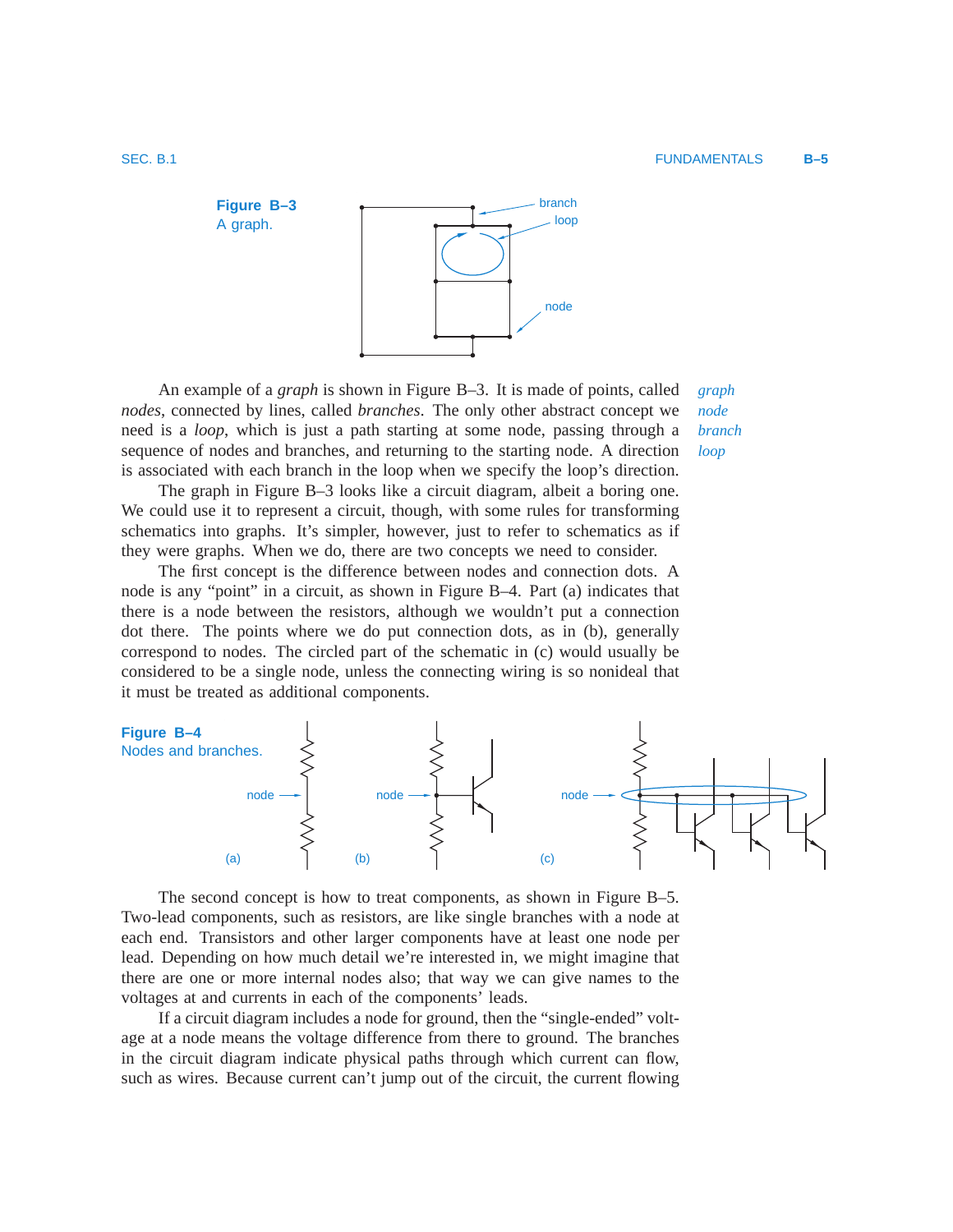

in a branch is the same anywhere along the branch. In other words, there is a definite value of current in each branch of the circuit. There is also a voltage drop (a "differential" voltage) along each branch, the voltage difference between the nodes it connects. The one term you should avoid is the current at a node; always refer to the current through some branch of a circuit.

Once we've picked a direction for a branch, its current (or voltage drop) is a positive or negative number depending on whether the current flows (or voltage decreases) in the chosen direction. Figure B–6 shows part of a circuit diagram with several named voltages and currents. The  $+$  and  $-$  signs and the arrows show which polarity of voltage or current is called positive.

#### **Figure B–6**

A circuit diagram with explicit voltages and currents.



*law (KCL) Kirchhoff's voltage law (KVL)*

Using the terms defined above, we can write down two basic laws that apply *Kirchhoff's current* to all circuits. They are called *Kirchhoff's current law (KCL)* and *Kirchhoff's voltage law (KVL)*, after Gustav Robert Kirchhoff (1824–1887).

*KVL* The sum of the voltage drops around any loop is zero.

*KCL* The sum of the currents into any node of a circuit is zero.

All these laws really say is that the business of assigning voltages to nodes, and currents to branches, is consistent.

KVL is like saying: if you start at any point in a building and follow any path (up and down stairs, elevators, and escalators) that comes back to the same point, the net number of stories you went up or down is zero.

One way of restating KCL is to say that nodes don't store charge; any current that comes into a node through one connection has to go out through another. Implicit in KCL is a rule about components: any current going into a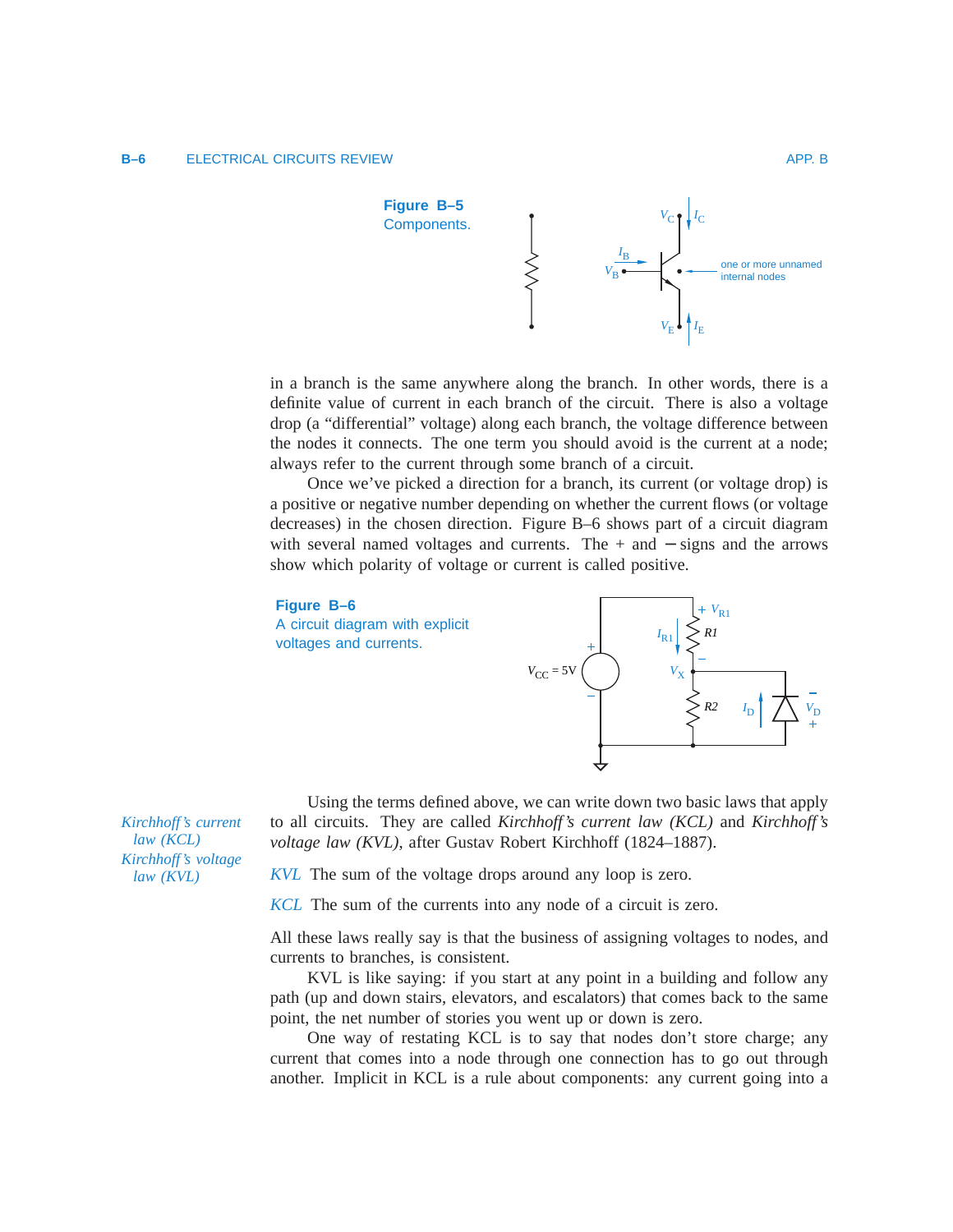component through one lead must come out elsewhere. A resistor, for example, has two leads. Current can go through a resistor, but can't accumulate there.<sup>1</sup>

Kirchhoff's laws may seem obvious. In a way, that's their point: to formalize the basic ideas we take as axioms. They're not proof that our picture makes sense, just a formal statement of the rules we use. In other words, they're a way of avoiding lame answers like "that's how electricity works." When we calculate series and parallel resistances in the next section and you ask "why can you make that step?" we can point to Kirchhoff's laws.

What makes Kirchhoff's laws true? That's how electricity works. This may not seem like much of an improvement, but at least we know exactly what we need to have faith in, which is about the most you can hope for in science.

## **B.2 RESISTORS AND EQUIVALENT CIRCUITS**

## B.2.1 Ohm's Law and Resistors

Take a chunk of any material and hook up two wires to it, to make a twolead component. Call the voltage across the component *V*chunk, and the positive current flowing through the component *I*<sub>chunk</sub>. For most materials, the current in a component made in this way would be proportional to the voltage. The ratio *V*chunk / *I*chunk is *R*, the component's *resistance*, and is measured in *ohms* (symbol: *resistance, R* Ω), named after Georg Simon Ohm (1787–1854). *ohm*

The equation  $V = I \cdot R$  is called *Ohm's law*. Either current or voltage can *Ohm's law* be thought of as the driving term. A resistance of one ohm means that one volt is required to get one amp to flow, or that a current of one amp produces a voltage drop of one volt. Because such a component can be described by giving its resistance, it is called a *resistor*. Most of the resistors used in real *resistor* circuits have resistances of many ohms, so larger units are used for convenience (1 k $\Omega$  = 1000  $\Omega$ , 1 M $\Omega$  = 1000 k $\Omega$ ). In circuit diagrams, a resistor is usually drawn together with a name and its resistance, often with the "Ω" omitted from the resistance (e.g., 470, 10k) since no other units would be appropriate.

If any number of resistors are connected in a network with two external terminals, the resulting object is also a resistor. That is, the total current flowing through the network from one terminal to the other is proportional to the voltage between the two terminals. Careful application of Kirchhoff's laws and some linear algebra can be used to calculate the resistance of any such network, but most of the circuits you'll work with don't need this level of math. Usually, a couple of simple rules about series and parallel combinations, given below, are enough. These rules can be derived from Kirchhoff's laws, but will be easier to

<sup>&</sup>lt;sup>1</sup>Those of you who are ahead of the game may protest this statement, because we can always force some charge onto any finite-sized component. The response is that to do so changes the voltage on that component, and the proper model includes a capacitance to ground from at least one interior node. When current through this capacitor is included, the terminal currents of the component sum to zero.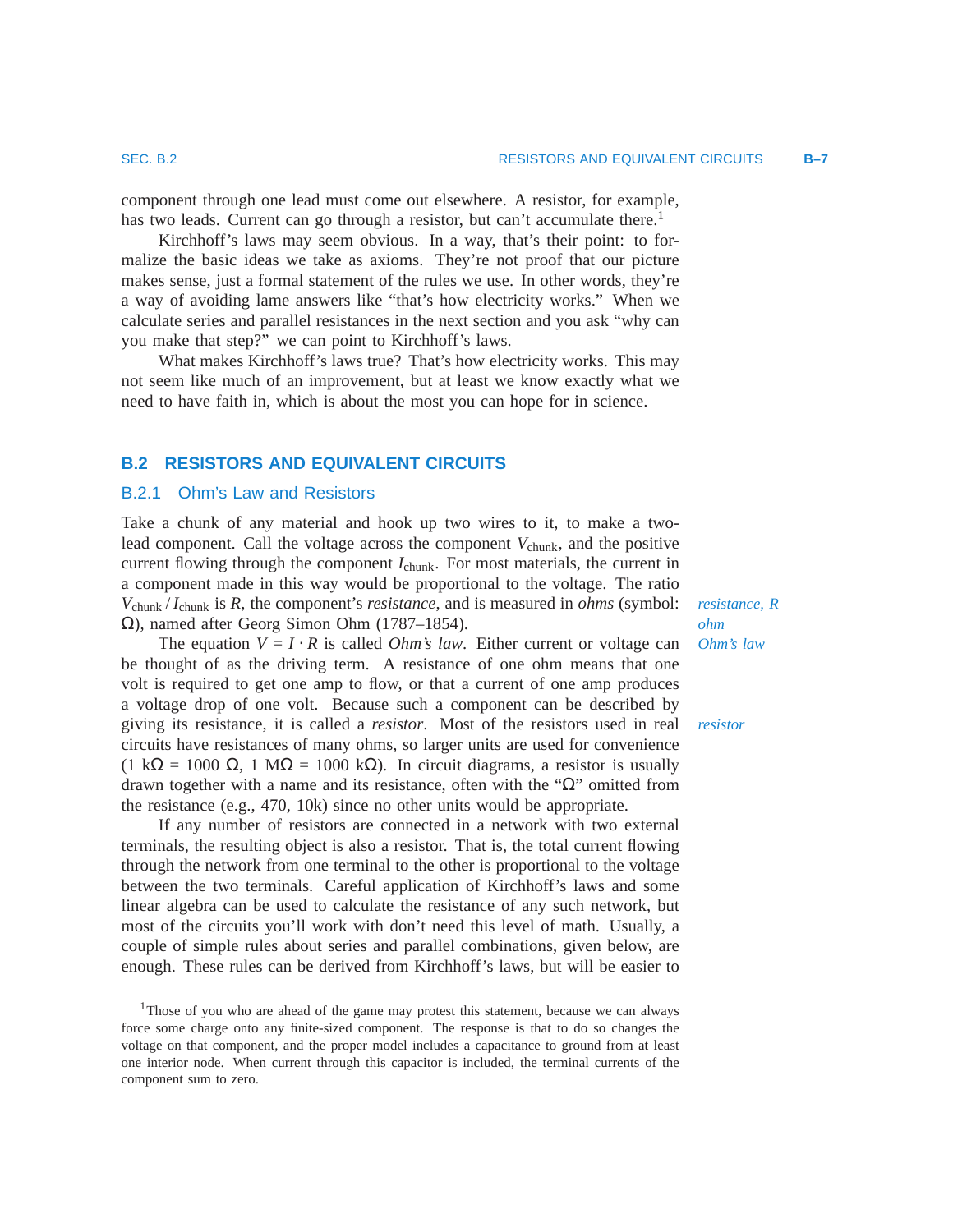### **B–8** ELECTRICAL CIRCUITS REVIEW **APP. B**

apply and will seem almost obvious given the right intuitive picture of current and resistance.

The bowling-ball analogy, used earlier to introduce the concept of voltage, suggests that current flowing in a resistor might be something like a bowlingball waterfall. This is not the right intuitive picture; in fact, it is best to avoid picturing individual electrons at all when thinking about macroscopic currents.

Instead, water flowing in pipes provides a better analogy for electric current. Pressure represents voltage, current is current, and resistance is resistance (see Figure B–7. Fat pipes are the wires, and capillary tubes or pipes packed with porous material are resistors. The flow through such a resistor is proportional to the pressure imposed across it. To make the resistance greater, finer packing can be used, or the tube can be made narrower or longer. Coarser packing or a shorter or fatter piece of tubing reduces the resistance. The discussion to follow is given in electrical terms, but you can translate it to this "water in pipes" vocabulary if you want.

**Figure B–7** Water-pipe analogy for resistance.



*series resistance* The simplest resistor combination is two identical resistors in *series*, as shown in Figure B–8(a). The current is the same in the two resistors, so the total voltage drop is just double the drop across one. Therefore, the resistance (*V*/ *I* ratio) of the combination is twice that of a single resistor, or  $2R$ . In the more general case in (b), the resistance of any number of resistors in series is the sum of the individual resistances:

$$
R_{\text{series}} = R_1 + R_2 + \cdots + R_n
$$

If one of the resistors has a much larger value than the others, it will dominate the series resistance (a plugged pipe has about the same resistance regardless of whether the unplugged section is short or long).

Take another look at the  $R + R$  series combination. If one end is grounded and the other is connected to a known voltage, as in Figure B–9(a), what's the voltage at the node between the resistors? The answer is obvious:  $V_{\text{out}} = V_{\text{CC}}/2$ . *voltage divider* This circuit is an example of a *voltage divider*. A voltage divider takes two

**Figure B–8** Series resistance: (a) identical resistors; (b) different resistors.

 $(b)$ 

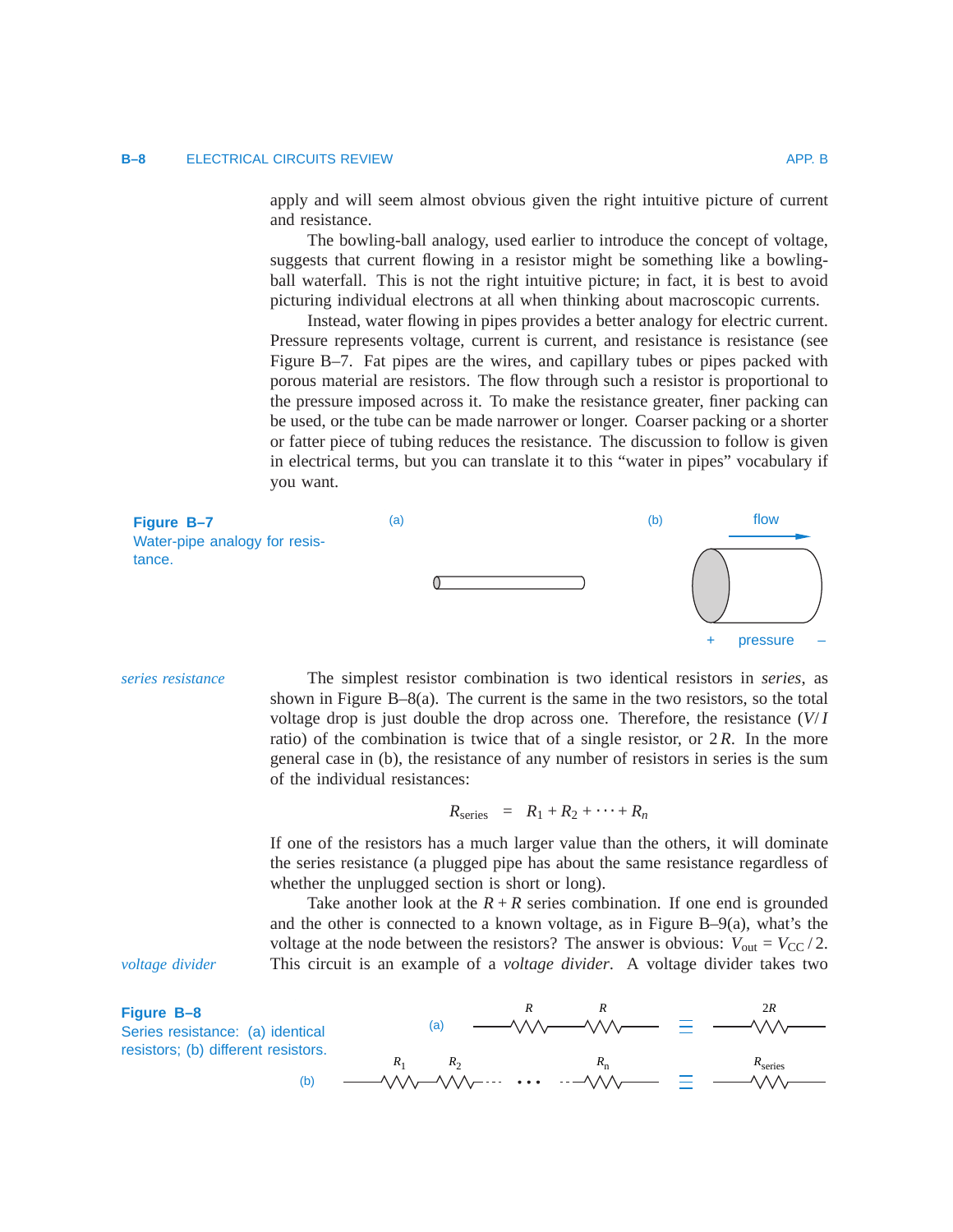

voltages (one of which can be ground, but doesn't have to be) and produces a new voltage that is between them, dividing the original voltage difference into two smaller voltages.

Given the two input voltages, a divider's output voltage is set by the ratio of the resistors. It is halfway between the inputs if the resistors are equal, and is closer to one input if the resistor on that side is smaller. The divider in Figure B–9(b), for example, has an output voltage of 0.05 V. This result is easy to calculate, assuming that the current is the same through both resistors. If any current enters or leaves the divider at  $V_{\text{out}}$ , this assumption does not hold, and the output voltage is harder to see intuitively. We'll return to this point later.

When resistors are arranged to offer *parallel* paths for the current, the *parallel resistance* combination's resistance is less than that of the individual resistors. Once again, the simplest case uses two identical resistors, as in Figure B–10(a). Both resistors see the same voltage drop, but now the total current is the sum of the two currents. Therefore, the net resistance is *R* / 2.





**Figure B–10** Parallel resistance: (a) identical resistors; (b) different resistors.

The general case in Figure B–10(b) is easiest to work out if we think in terms of  $1/R = I/V$ , called the *conductance* or *admittance*. Because the total *conductance* current through parallel resistors is just the sum of the individual currents (all *admittance* resulting from the one applied voltage), the conductance of resistors in parallel can be written as the sum of individual conductances:

$$
\frac{1}{R_{\text{parallel}}} = \frac{1}{R_1} + \frac{1}{R_2} + \cdots + \frac{1}{R_n}
$$

The symbol "||" is frequently used as shorthand for "in parallel": ||

$$
R_{\text{parallel}} = R_1 || R_2 || \cdots || R_n
$$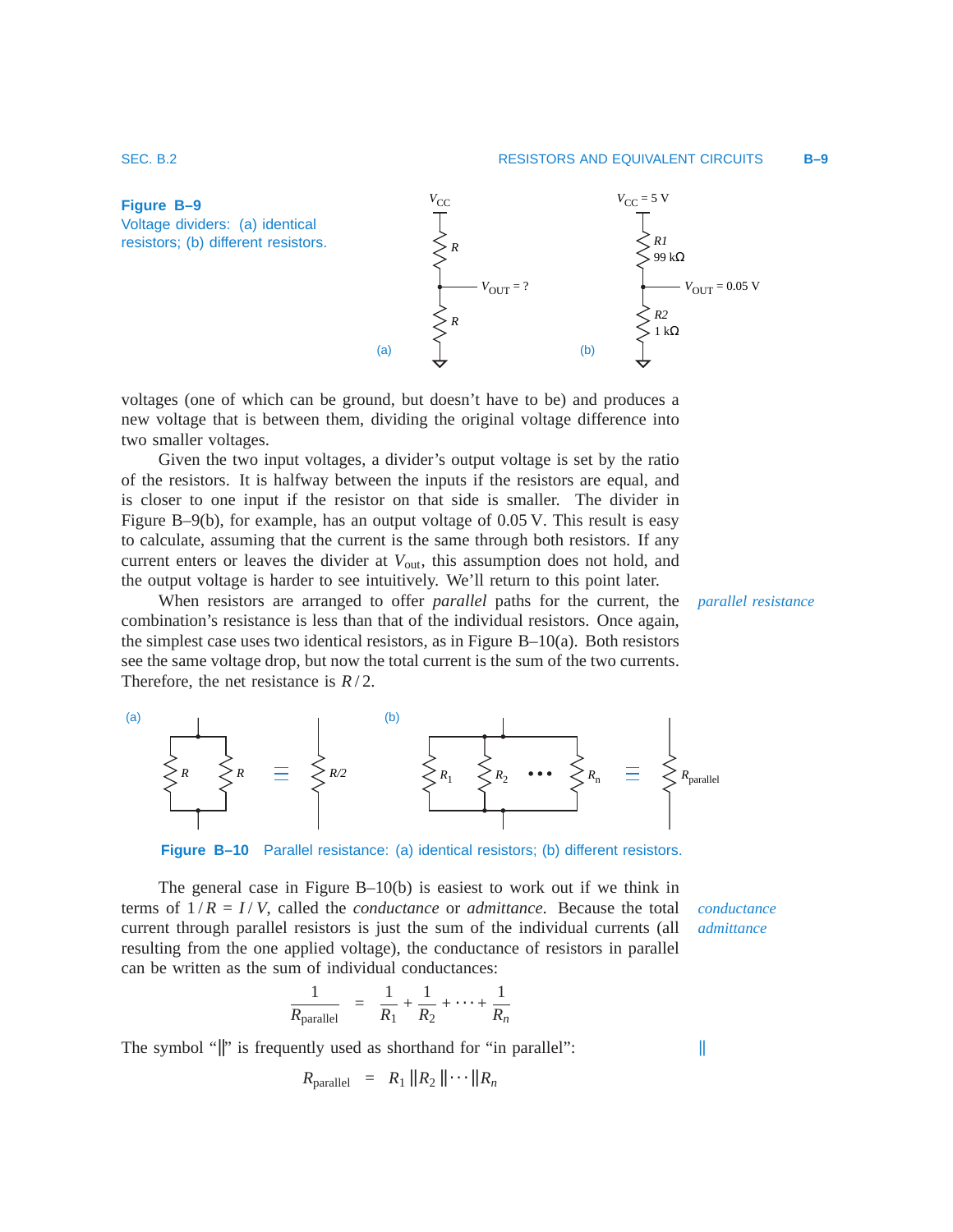When there are only two resistors, the formula is often written in this form:

$$
R_1 \parallel R_2 = \frac{R_1 \cdot R_2}{R_1 + R_2}
$$

If one resistor has a much smaller resistance (larger conductance) than the others, it dominates the parallel combination. Resistors in parallel can be viewed as a current divider, although they're seldom used that way.

Sometimes we find a network of resistors that is not a simple series or parallel combination, but that can be solved by successive applications of the series and parallel formulas above (see Exercise B.3). Some networks are just too complicated to analyze with these rules. As noted above, however, the resistance can always be found through more explicit use of Kirchhoff's laws (see Exercise B.4).

## B.2.2 Power

Batteries and power supplies give energy to the electrons passing through. In most circuits, the electrons' energy is converted to heat as the electrons flow through the circuit back to the supply. Heat is produced any time that current flows through a voltage drop, so the electrons come out having less potential energy than when they went in.

*power dissipation, P* The *power dissipation, P*, is the rate at which electrical energy is converted to heat energy, and is given by the voltage (energy/charge) times the current *watt* (charge/s). The unit for power is the *watt* (symbol: W), named after James E. Watt (1736–1819); 1 W = 1 V-A = 1 joule/s.

> Most of the heat dissipated by TTL circuits comes from the circuits' internal resistors. Because the current through a resistor is proportional to the voltage across it, power goes as the square of the voltage or current. One line of algebra gets you from Ohm's law to  $P = I^2 \cdot R = V^2 / R$ .

## **B.2.3** Thévenin Equivalent

*ideal voltage source* The symbol for an *ideal voltage source* is shown in Figure B–11. This hypothetical device creates a voltage difference between its terminals that is independent of the current through those terminals. Like irresistible forces and immovable objects, ideal sources are only abstractions, but are useful in describing the behavior of real sources, such as batteries. The voltage difference between a battery's terminals is nearly independent of the current taken from it, but if you pull enough current out of a battery, its voltage will drop noticeably.

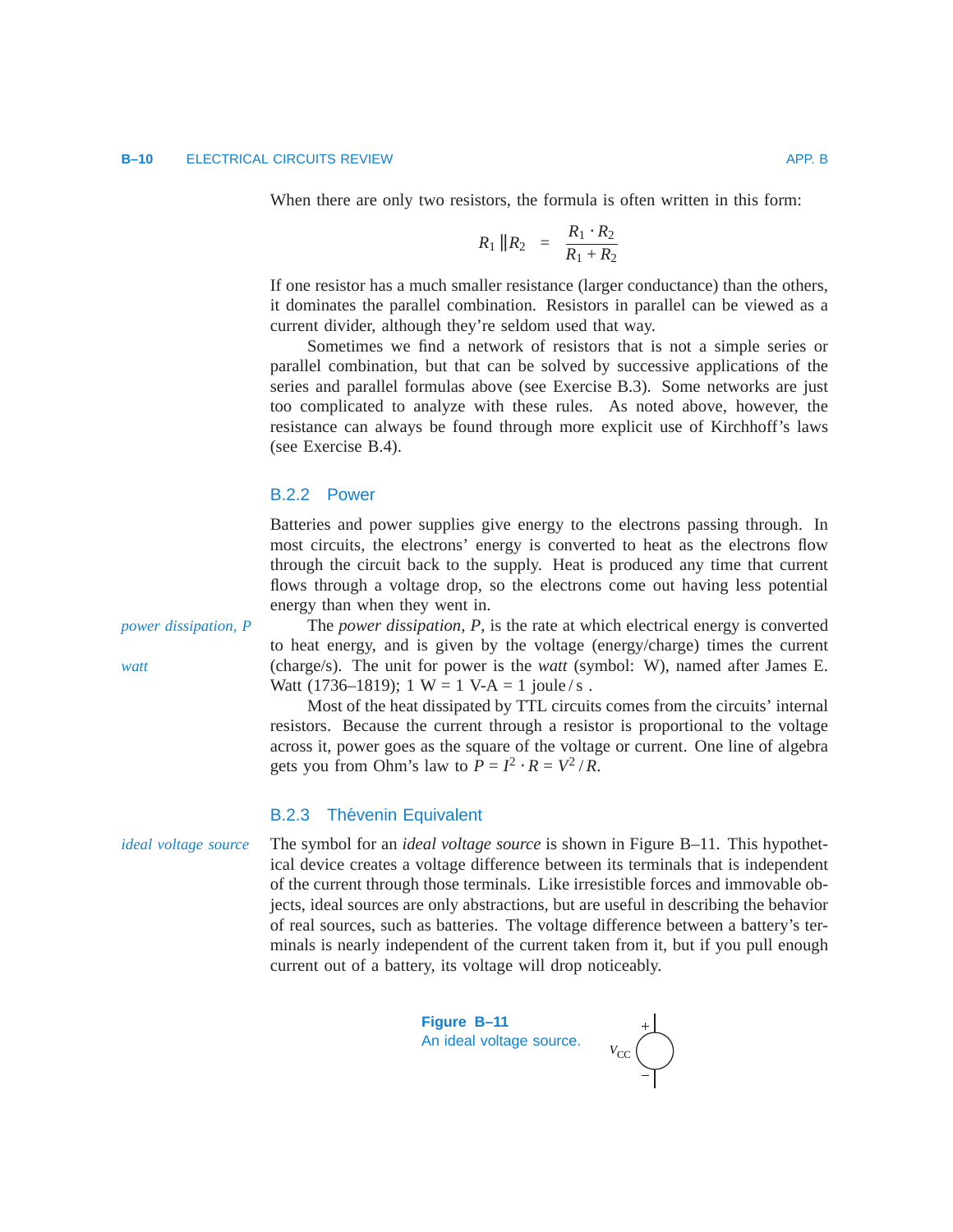

One way to describe this behavior of a real battery is to say that it acts like, or is modeled by, the circuit in Figure B–12, an ideal voltage source in series with a resistor. If the circuit doesn't have to supply any current, there is no drop across the resistor, and the source's voltage appears across the terminals (this is called the battery's *open-circuit voltage*, *V*oc). If the battery's terminals *open-circuit voltage* are shorted together, the source's (unchanged) voltage is dropped entirely in the resistor, and the current through the short (the battery's *short-circuit current*) is *short-circuit current*  $V_{\text{oc}}/R_{\text{out}} = (1.5 \text{ V})/(1 \Omega) = 1.5 \text{ A}.$ 

More completely, we can write a general formula relating the model's current and output voltage:

$$
V_{\text{out}} = V_{\text{oc}} - I_{\text{out}} \cdot R_{\text{out}}
$$

This linear model has two parameters,  $V_{\text{oc}}$  and  $R_{\text{out}}$ , that can be found from two measurements of  $V_{\text{out}}$  and  $I_{\text{out}}$ , such as the open-circuit voltage ( $V_{\text{out}}$  given  $I_{\text{out}} = 0$ ) and the short-circuit current ( $I_{\text{out}}$  at which  $V_{\text{out}} = 0$ ).<sup>2</sup>

Thévenin's theorem (named for Charles Leon Thévenin, 1857–1926) proves that any network of resistors and ideal voltage sources with only two terminals is equivalent to a single source in series with a resistor (see Figure B–13). The smaller circuit, called the *Thévenin equivalent*, is equivalent in the sense that *Thévenin equivalent* it has the same *I*-*V* characteristics (the full circuit may dissipate more power than its Thévenin equivalent). As shown in the figure, the voltage and resistance used in the equivalent circuit are called  $V_{\text{Th}}$  and  $R_{\text{Th}}$ , the *Thévenin voltage* and *Thévenin voltage Thévenin resistance*. These parameters can be found from two measurements of *Thévenin resistance* the circuit's voltage and current, as described in the preceding paragraph.

To illustrate Thévenin equivalent circuits, let's take another look at the voltage divider in Figure B-9(a), with  $V_{CC} = 5$  V. With no load connected to *V*out, the output voltage is obviously 2.5 V. What happens when we try to use that voltage, though? Figure B–14(a) shows a similar divider driving a load resistance  $(R<sub>load</sub>)$  of 2 kΩ. It's not impossible to find  $V<sub>out</sub>$  now, thinking of all the resistors as



<sup>&</sup>lt;sup>2</sup>Real batteries or voltage sources are even less ideal than our model allows—the voltage is not necessarily a linear function of the current. One way to get around this is to use a linear model, but state that it only applies over a limited range. That is, we could say that the battery acts like the model in the figure, with  $V_{\text{oc}} = 1.5$  V and  $R = 1 \Omega$ , for output currents between 0 and 100 mA. The measurements from which the parameters are found (or extracted) must be made within the stated range. Outside that range, the battery's behavior would have to be described by other parameter values, or perhaps even by a different model, such as one including flames or oozing chemicals.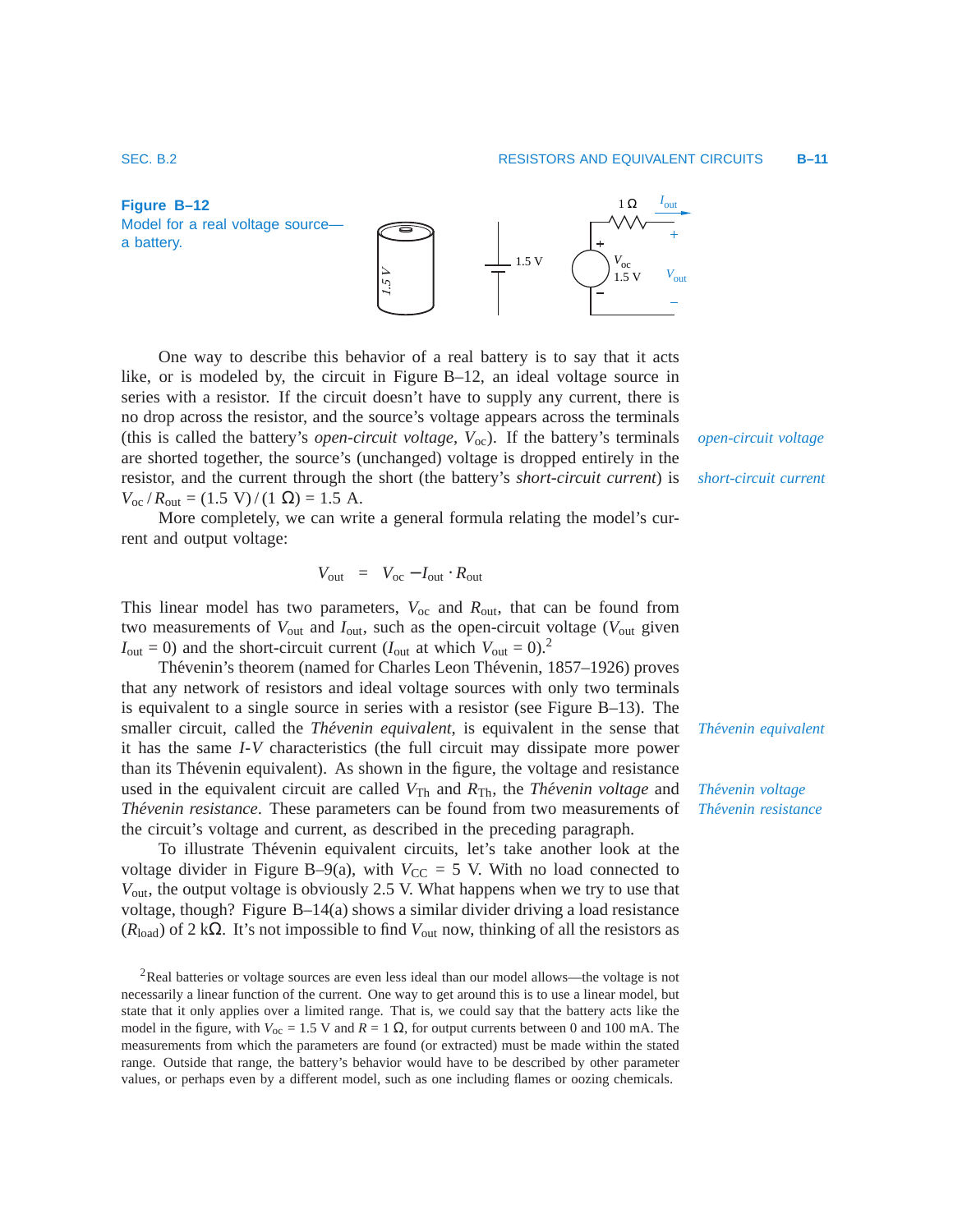

one network, but it's easier to replace the source-plus-divider with its Thévenin equivalent, as shown in Figure B–14(b). Looking at the resulting divider, we see that *V*out is 2.0 V. You might try putting in different load resistances and recalculating  $V_{\text{out}}$ . Which approach is easier when you do this?

Thévenin equivalents make calculations easier once we have them, but you may wonder where the foregoing values of  $V_{\text{Th}}$  and  $R_{\text{Th}}$  came from. A network's Thévenin voltage is just the network's open-circuit voltage, and is often pretty easy to figure out. One way to find the Thévenin resistance, which equals  $R_{\text{out}}$ , is to calculate the network's short-circuit current and then solve for *R*out from that and the open-circuit voltage. This approach is a bit messy, but if you work through it, you'll get

$$
R_{\rm Th} = \frac{R_1 \cdot R_2}{R_1 + R_2}
$$

At least you only have to do that once, and the answer is easy to remember because it equals  $R_1 || R_2$ . Actually, that equality is no coincidence. It's a conse-



**Figure B–14** Using the Thévenin equivalent: (a) a voltage divider under load; (b) Thévenin equivalent.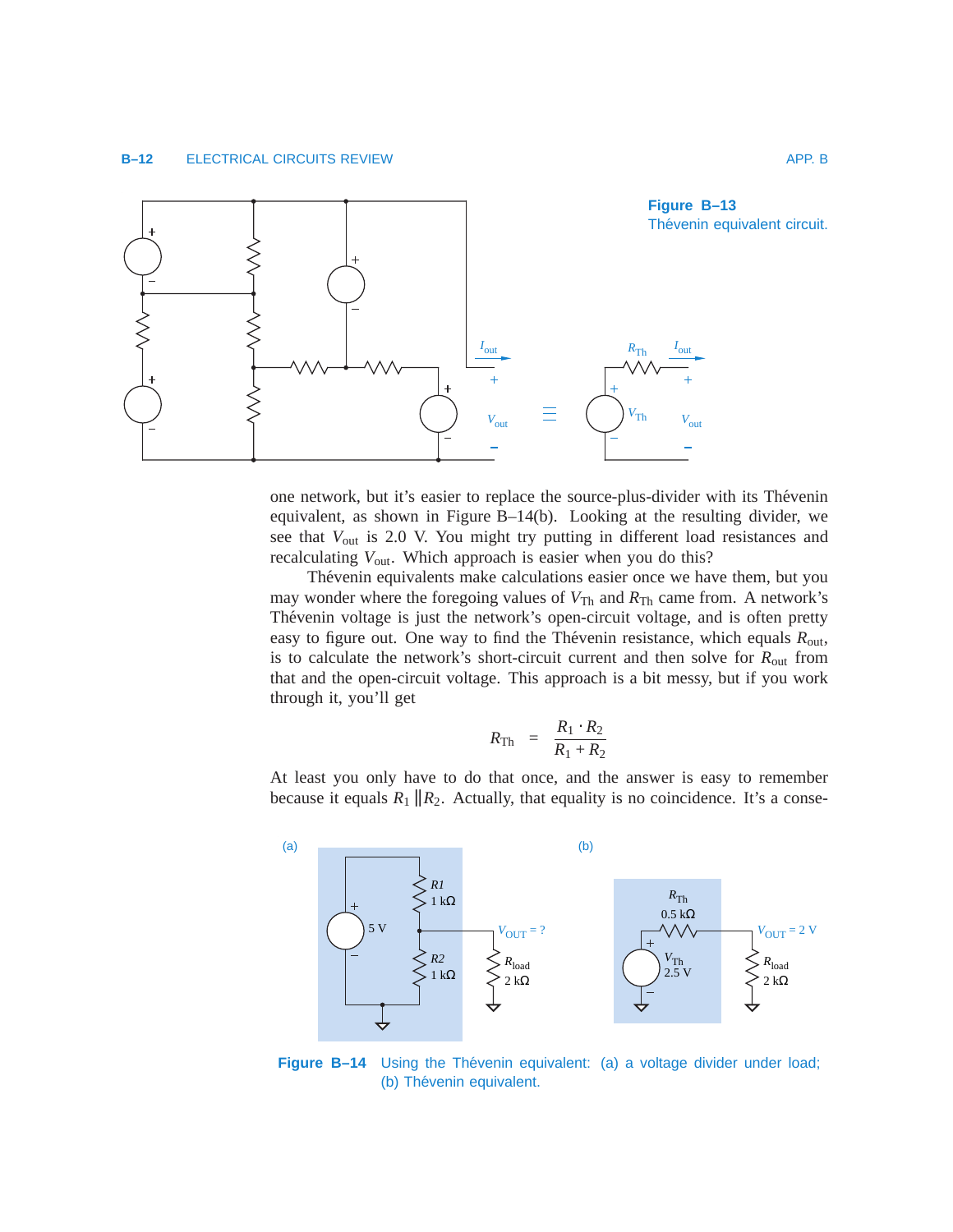quence of a theorem that says: If you replace all voltage sources in a network with shorts (i.e., set them to 0 V sources) and open all current sources, the resistance of the resulting network equals the Thévenin resistance of the original network.

# **B.3 CAPACITORS**

A *capacitor* is a component that stores charge. The simplest capacitor is made *capacitor* from a pair of parallel metal plates, as shown in Figure B–15 (it's called a *parallel-plate capacitor*). Let's say that we take some electrons out of one plate, *parallel-plate* leaving it positively charged, and put them on the other plate, making it negatively *capacitor* charged. It's not hard to see that there's now a voltage difference between the two plates.

Try grabbing an electron on the positive plate and moving it over to the negative plate. It is attracted to the positive charge behind it and repelled by the electrons in front, so you've got to push to move it. That push gives it potential energy, which means that its voltage is decreasing. The more charge there is on the plates, the more push is needed, and therefore the bigger the voltage difference between the plates. In a resistor, current and voltage are proportional, but in a capacitor, charge and voltage are proportional. The proportionality is usually expressed as

$$
Q = C \cdot V
$$

where  $Q$  represents the charge on the first plate (in coulombs),  $V$  is the voltage between the plates (positive if the first plate is at the higher voltage), and *C* is the *capacitance* of the capacitor, which is measured in *farads* (symbol: F), named *capacitance, C* after Michael Faraday (1791–1867). *farad*

A capacitance of one farad means that putting +1 and −1 coulomb on the plates makes the voltage drop 1 V. You can also think of it the other way around: at a voltage of 1 V, a 1-farad capacitor holds 1 coulomb. Most capacitors are much smaller than 1 farad, so they're usually measured in *picofarads* (1 pF = *picofarad, pF*  $10^{-12}$  F) or *microfarads* (1  $\mu$ F = 10<sup>-6</sup> F). *microfarad,*  $\mu$ *F* 

The capacitance of a parallel-plate capacitor is directly related to the size and spacing of the plates. With the amount of charge fixed, pulling the plates farther apart takes work, and therefore increases the voltage drop. Said the other way, the farther apart the plates are, the less charge is accumulated per volt. Capacitance decreases for farther plates and increases for closer plates. Also, the

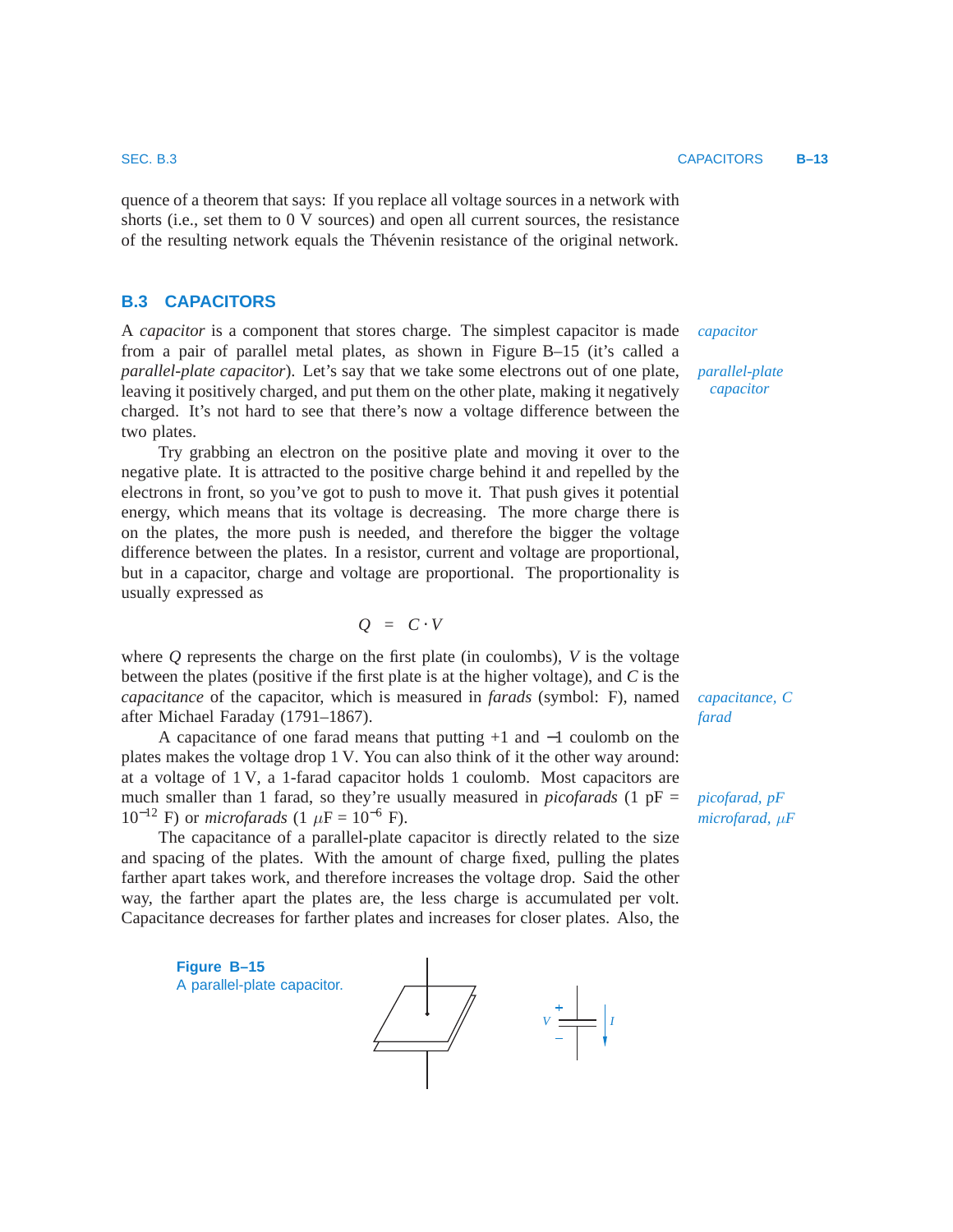### **B–14** ELECTRICAL CIRCUITS REVIEW **APP. B**

more area each plate has, the more charge can be stored, so a bigger area also means more capacitance.

One way to get a large capacitance in a small space is to use large sheets of very thin foil for the plates with a thin spacer to hold them apart, and roll everything up like a jellyroll. Larger capacitors,  $1 \mu$ F and above, are often made this way. Smaller capacitors look more like the parallel-plate model, although their plates are usually separated by a solid material, such as ceramic or mica, *dielectric* rather than air. This material, called the *dielectric*, supports the metal plates and helps the capacitor hold more charge.

> Can other components, such as resistors or transistors, build up charge? If we stick electrons on a component, they'll make it harder to stick more on—and the component's voltage will drop. But remember, that's the voltage relative to ground. We can describe this effect by imagining that there are little capacitors between every part of every circuit and ground. The size of each capacitor tells us how much charge gets stored on that part of the circuit per volt.

> As mentioned previously, changing the voltage across a capacitor requires changing the charge stored on each plate of the capacitor, which requires current through the capacitor. Each electron that goes in one lead of a capacitor can't come out the other lead because of the gap between the plates, but it does "push" one electron from the other plate out through the other lead. In a resistor, a fixed current creates a fixed voltage drop, but in a capacitor, a fixed current creates a steadily increasing voltage drop as charge accumulates on the plates. It's easy to put this relationship is quantitative terms. First, since the charge on one plate has to come through the attached lead, we can write

$$
I = dQ/dt
$$

We can take the derivative of charge equation  $Q = C \cdot V$  and combine it with the preceding equation to derive the following equations:

$$
dQ/dt = C \cdot dV/dt
$$
  

$$
I = C \cdot dV/dt
$$
  

$$
dV/dt = I/C
$$

Thus, we can't instantly change the voltage across a capacitor, because that would require an infinite current. Capacitors are often explicitly placed at nodes (such as the power supply) where we want to hold a steady voltage. On the other hand, unavoidable stray circuit capacitances can prevent voltages from changing as fast as we might like them to, as we'll see in the next section.

# **B.4 RC CIRCUITS**

Changing the voltage on a capacitor requires current. If that current must flow through a resistor, it requires a voltage across the resistor. If that voltage decreases as the capacitor charges, the current and the rate of charging will decrease exponentially with time.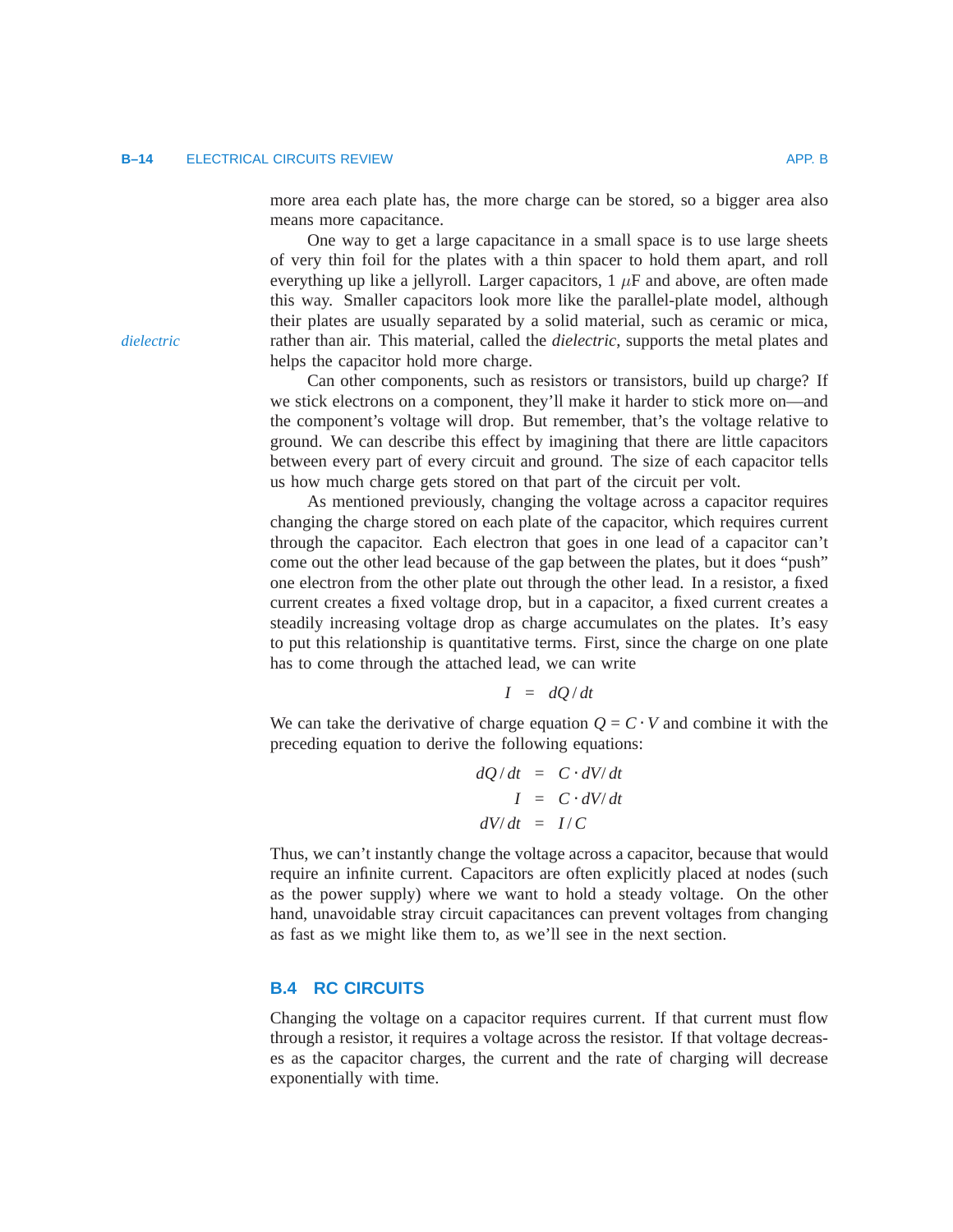

For example, consider the circuit in Figure B–16. The circuit starts with switch *S1* closed and switch *S2* open, so the capacitor is charged to  $V_{CC} = 5$  V and no current can flow through the resistor. Now, suppose that we disconnect the voltage source by opening *S1* and then start our stopwatches (or oscilloscopes) as we close *S2*. With *S2* closed, notice that  $V_R = V_{cap}$  and  $I_R = -I_{cap}$  (if you agree, then you understand Kirchhoff's laws). We can write another two equations relating these variables, from the rules for resistors and capacitors:

$$
I_{\rm R} = V_{\rm R}/R
$$
  

$$
dV_{\rm cap}/dt = I_{\rm cap}/C
$$

Substituting into the last equation we get

$$
dV_{\text{cap}}/dt = I_{\text{cap}}/C
$$
  
= -I<sub>R</sub>/C  
= -V<sub>cap</sub>/RC

The solution to this equation is

$$
V_{\rm cap}(t) = V_{\rm cap}(0) \cdot e^{-t/RC}
$$

$$
= V_{\rm CC} \cdot e^{-t/RC}
$$

In words, the capacitor's voltage decreases exponentially, with a time constant equal to *RC*. In order for the solution to make sense, the units for an *RC* product must be units of time, and this is indeed the case (1  $\Omega \times 1$  F = 1 s,  $1 M\Omega \times 1 \mu F = 1 s$ ,  $1 k\Omega \times 1 pF = 1 ns$ .

Now open *S2*, and close *S1* again, as in Figure B-17, so  $V_{cap}$  goes back to 5 V. Does *V*cap change instantaneously? Not in a real circuit, it doesn't. To make our figure a more accurate model, we need to include some resistance in series with the switch. This resistor, labeled  $R_2$  in Figure B–17, can represent the resistance of the switch itself, or of a transistor serving as the switch, or perhaps of the voltage source. In any case, using the voltages and currents indicated in the figure, and ignoring  $R$  since no current can flow through it, we can now write

$$
dV_{\text{cap}}/dt = (V_{\text{CC}} - V_{\text{cap}})/R_2C
$$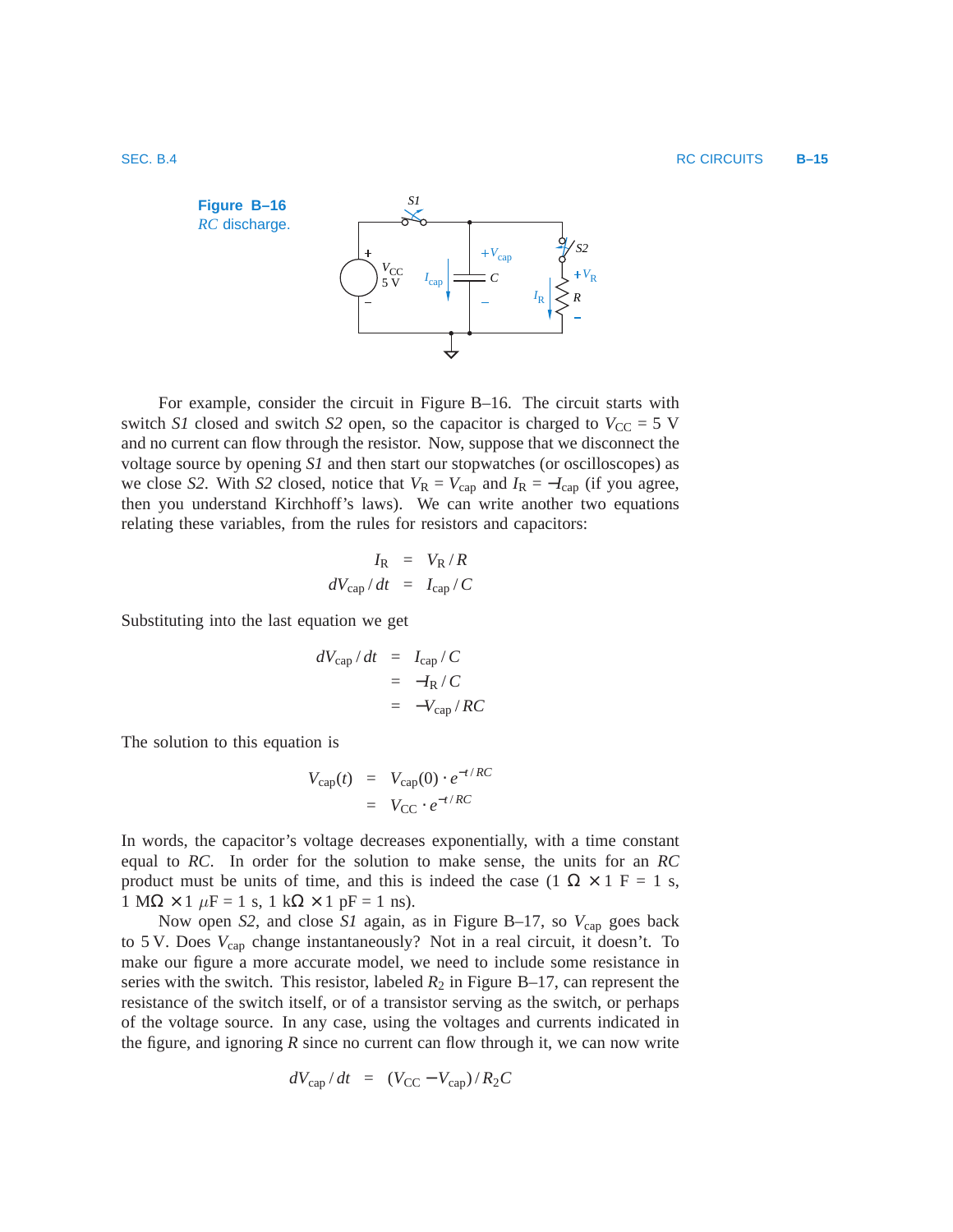

If the capacitor starts with no charge at  $t = 0$ , the solution to this equation is

$$
V_{\rm cap}(t) = V_{\rm CC} \cdot (1 - e^{-t/R_2 C})
$$

The capacitor's voltage approaches 5 V with an exponential time constant equal to  $R_2C$ . We can also write down the solution for an arbitrary initial voltage:

$$
V_{\rm cap}(t) = V_{\rm CC} + (V_{\rm cap}(0) - V_{\rm CC}) \cdot e^{-t/R_2C}
$$

This solution reduces to the previous one if  $V_{cap}(0) = 0$ . Actually, the simple *RC* discharge is also a special case of this solution, with  $V_{\text{CC}} = 0$ .

The natural next step is to close both switches at the same time. It is possible, using Kirchhoff's laws, to write equations relating all the voltages and currents, and get a new differential equation for  $V_{cap}$ . There is, however, a much easier and much more intuitive way to figure out what happens, using the Thévenin equivalent of the divider. First, redraw the schematic so that the capacitor is separate, as in Figure B–18(a). Now the rest of the circuit can be replaced by its Thévenin equivalent, as in (b). The equivalent circuit has the same form as the charging circuit that we just analyzed, so the capacitor's voltage is

$$
V_{\rm cap}(t) = V_{\rm Th} + (V_{\rm cap}(0) - V_{\rm Th}) \cdot e^{-t/R_{\rm Th}C}
$$

As discussed above, a divider's Thévenin voltage is just its open-circuit voltage, and its Thévenin resistance is the parallel combination of the two resistors.

More complicated problems can often be solved with this approach. Just move the capacitor off to one side, and draw a box around everything else. Since "everything else" is a two-terminal circuit, a Thévenin equivalent can be found, and the equation above can be used.

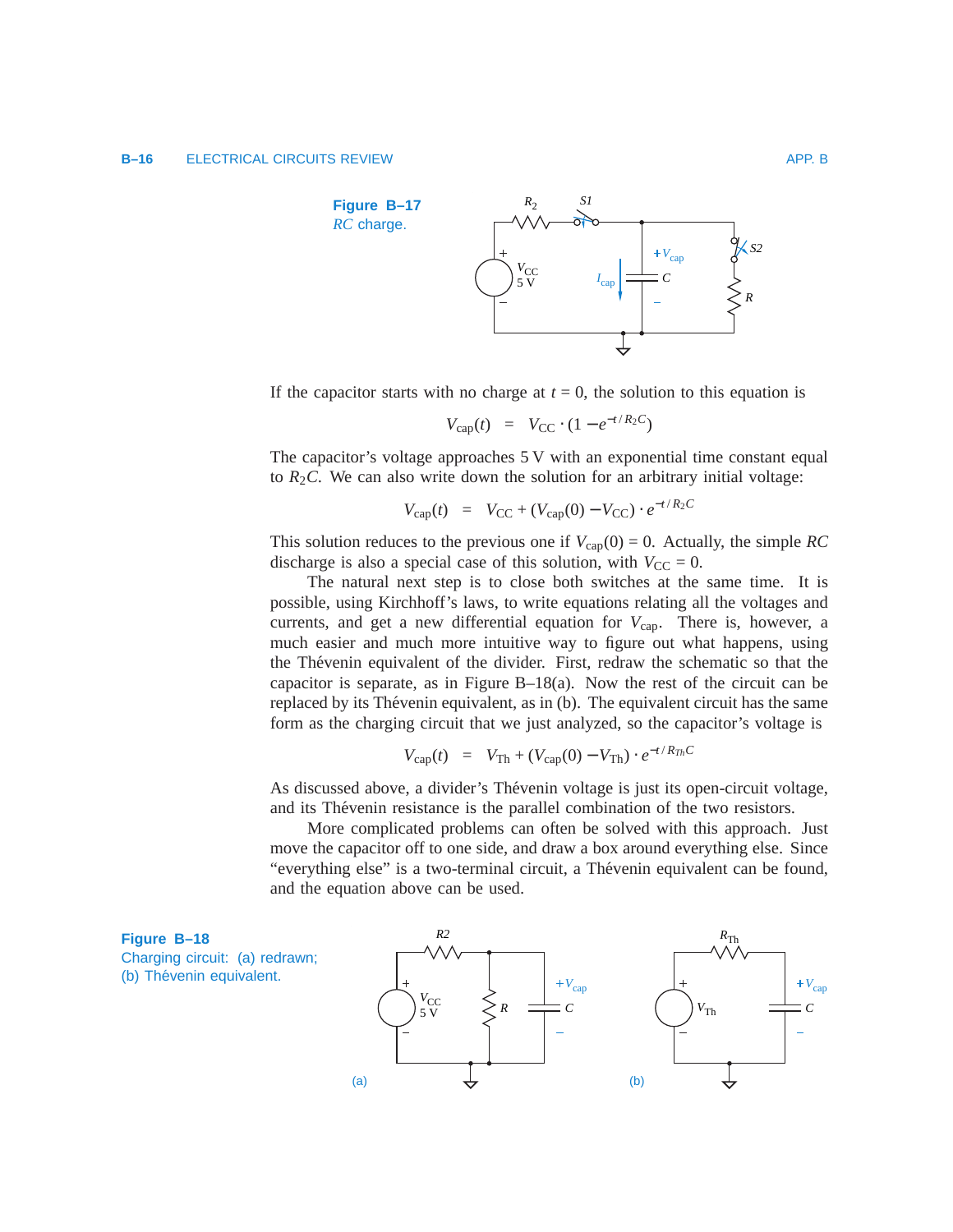# **EXERCISES**

**Figure XB.3**

- B.1 Over the lifetime of a D-size battery (2000 mA-hr capacity), how many electrons flow out of the negative terminal? Be more specific than "billions and billions."
- B.2 There is one electronic device that is something like a bowling-ball waterfall in the "electrons as bowling balls" analogy. That device is a cathode ray tube (CRT), used in televisions and computer displays. The electron gun in a CRT gives electrons a whole lot of potential energy with a high-voltage power supply, then converts all of that potential to kinetic energy as the electrons are fired at the face of the tube. The molecules of *phosphor*, a chemical coated on the inside of the tube, receive *phosphor* the electrons' kinetic energy and radiate it away as visible light.

Consider a computer display that accelerates the electrons through a voltage drop of 18,500 volts, has a beam current of 85  $\mu$ A, and scans the beam across a display with 640×864 pixels, 69 times each second. An electron's mass is 9.1×10<sup>−</sup><sup>31</sup> kg. Ignoring relativistic effects, how fast do the electrons go? What fraction of the speed of light is this? About how many electrons are used to light up one pixel during one scan?

B.3 Calculate the resistance of the network in Figure XB.3.



B.4 What is the resistance of the resistor cube in Figure XB.4? You could put a 1-volt source across it, name the currents and voltage drops in every branch, use KCL to write equations for every node, use KVL to write equations for every loop, and solve them all to find the total current through the network. (*Hint:* There's also a sneaky but easier way.)



B.5 The circuit in Figure XB.5 is a good current source, in that its output current is nearly independent of its output voltage. When its output voltage is 0 V, it supplies